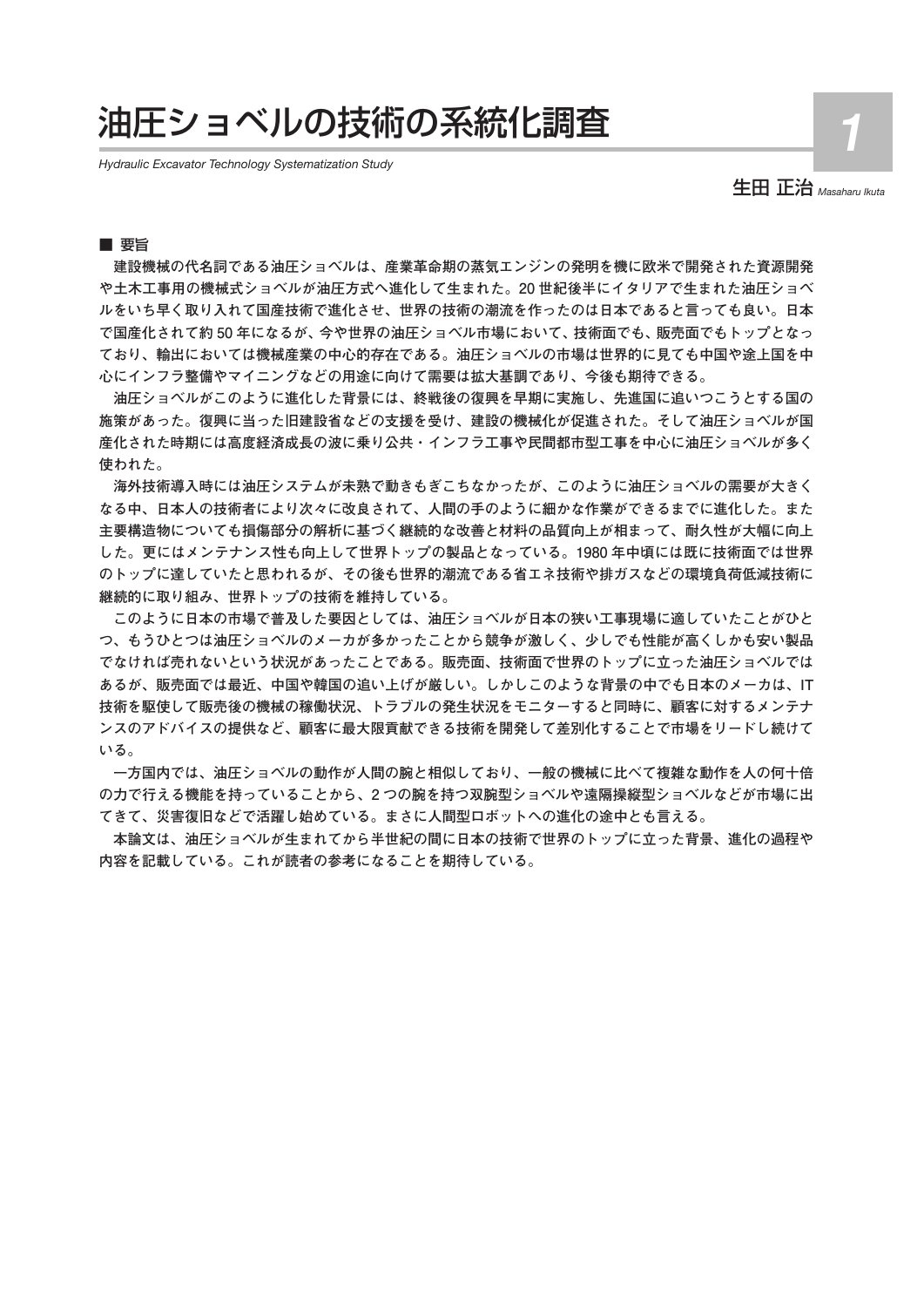# ■ Abstract

Hydraulic excavators, one of the most widely-used pieces of construction machinery, evolved from the mechanical shovels developed in the Western world for use in mining and civil engineering works the invention of the steam engine in the Industrial Revolution. While hydraulic excavator first appeared in Italy in the late 20th century, it was Japan that quickly introduced and developed it using domestic technology, and turned it into a global trend. Fifty years after domestic production started, Japanese hydraulic excavators rank first in the world, both technologically and commercially. They are also one of Japan's key machinery exports. Hydraulic excavators are in high global demand, a trend that should continue, as more infrastructure development and mining are expected in China and other developing nations.

Underpinning the evolution of the hydraulic excavator in Japan was the eagerness of the government at the time to quickly recover from World War II and catch up with the developed nations. The use of machines on construction sites was encouraged by the former Ministry of Construction, which was in charge of post-war rebuilding efforts. By the time domestic production of hydraulic excavators began, these machines were already being widely used in many public and infrastructure works as well as private city building projects amidst rapid economic growth.

When the hydraulic system first arrived in Japan, it was still in its infancy and was incapable of smooth movement. Faced with a growing demand for the hydraulic excavator, Japanese engineers worked to successively improve the technology to the point where it could perform as detailed operation as a human hand. The durability of the main structural parts also significantly increased, thanks to advances in materials and continuous efforts for improvement based on analyses of damaged parts. as result, with improved maintainability, Japanese products is became highest quality in the world-class product. By the mid-1980s, Japanese hydraulic excavators were the most technologically advanced in the world. Even today, engineers continue to offer cutting-edge technologies, continually working on new ways to reduce their environmental load such as conserving energy and reducing emissions, in line with global trends.

Hydraulic excavators became popular in Japan for two reasons: firstly, the equipment was compact enough to fit on small construction sites in Japan, and secondly, the market was very competitive–with so many manufacturers producing hydraulic excavators, they had to deliver very good products at low cost in order to survive. While Japanese hydraulic excavators account for the highest sales and most advanced technology in the world, Japan's commercial lead in the field has recently been threatened by China and South Korea. Nonetheless, Japanese manufacturers continue lead the market, standing out from the competition with their customer-oriented technologies, using information technology for after-sales monitoring of machines, checking on the operating status, checking for any problems and offering maintenance tips to customers.

Hydraulic excavators move like human arms and can perform complex operations that no other machines can do, with a power far greater than that of humans. It is because of these characteristics that new types of hydraulic excavators are emerging in the domestic market, such as two-arm excavators and remote-controlled excavators, which are playing key roles in disaster areas. These new types of excavators may be taking us one step closer to humanoid robots.

This paper discusses the background and details of how Japanese technology came to produce the most technologically advanced hydraulic excavators in the world in just half a century after their conception. It is the hope of the author that readers will find this study a useful reference.

### ■ Profile

生田 正治 *Masaharu Ikuta*

#### **国立科学博物館産業技術史資料情報センター主任調査員**

- 昭和42年3月 新潟県立柏崎工業高校機械科卒業<br>昭和42年4月 日立建機株式会社へ入社
- 昭和42年4月 日立建機株式会社へ入社<br>昭和43年4月 建設機械のサービス(検礼
- 建設機械のサービス(検査・修理・工程管理)部
- 門に従事
- 昭和51年 8 月 油圧ショベルの応用製品(受注開発品)の設計・ 開発・製造に従事
- 
- 平成9年4月 油圧ショベルの対人地雷除去機開発に従事<br>平成16年8月 本社商品開発事業部 開発企画室長 平成16年 8 月 本社商品開発事業部 開発企画室長<br>平成18年 4 月 双腕型油圧ショベルの開発を推進
- 平成18年4月 双腕型油圧ショベルの開発を推進<br>平成21年4月 完年によりシニア社員は術部部長
- ーペエ・・・・・・・・・・・・<br>平成21年 4 月 定年によりシニア社員(技術部部長相当)<br>平成24年1月 原発復興用小型双腕ロボット(アスタコ!
- 原発復興用小型双腕ロボット(アスタコNEO) の開発を指導
- 平成25年 3 月 日立建機株式会社を退社。

#### **Contents**

| 1. はじめに ………………………………………………… 3  |    |
|--------------------------------|----|
| 2. 油圧ショベルの概要 ……………………………… 4    |    |
| 3. 油圧ショベルの進化と背景 ………………………      | 13 |
| 4. 油圧ショベル主要技術の発展 ……………………      | 24 |
| 5. 普及を支える応用技術 ……………………………      | 59 |
| 6. 安全及び環境基準の変遷と対応 …………………      | 65 |
| 7. 結びに ……………………………………………       | 73 |
| (添付資料)                         |    |
| (1)油圧ショベルの主要技術の系統図と社会背景 … 75   |    |
| (2)建設機械メーカの世界規模でのアライアンス状況 … 76 |    |
| 油圧ショベルの技術 産業調査資料 所在確認 …… 77    |    |
|                                |    |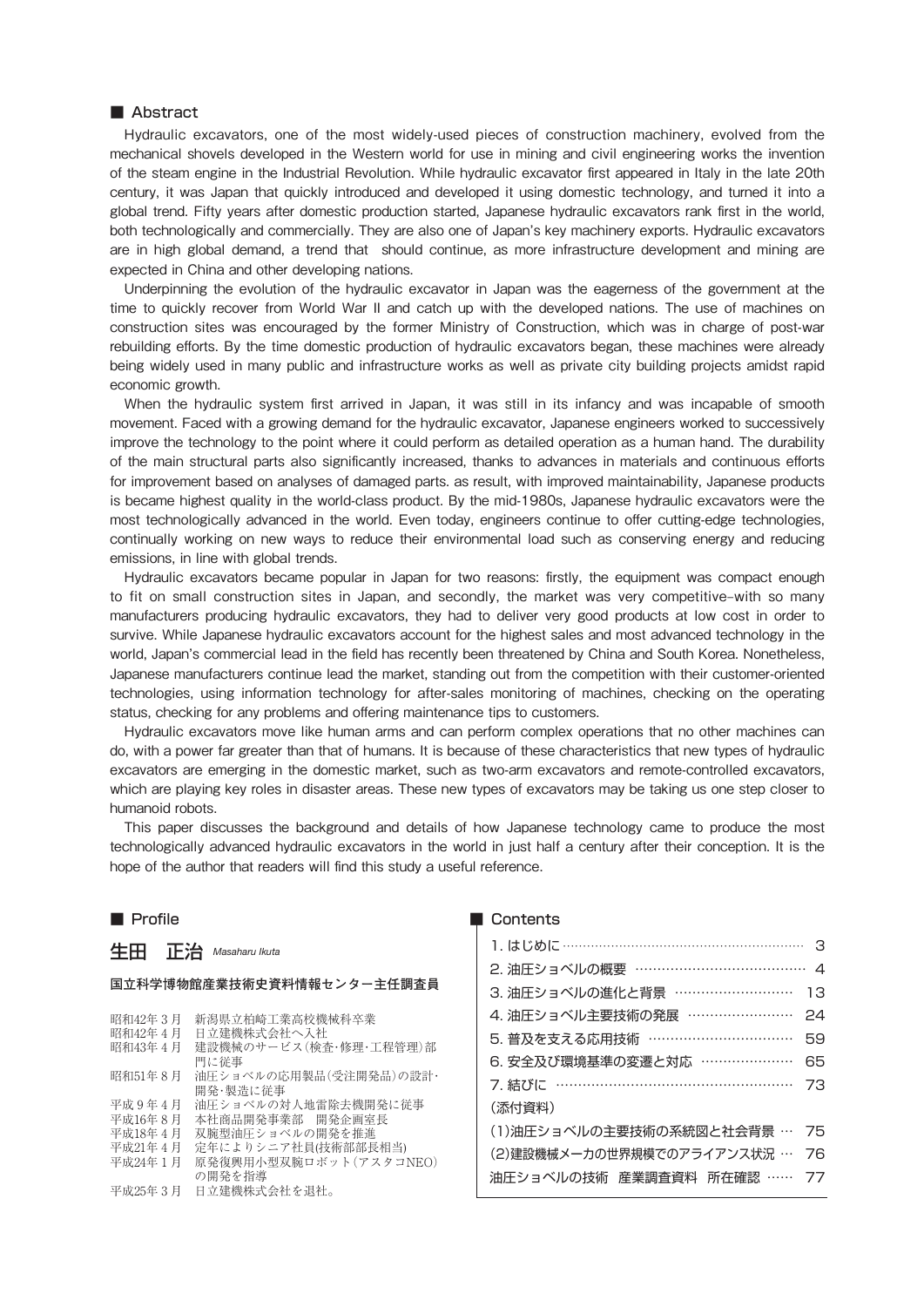# 医薬品創製技術の系統化調査

*Systematized Survey on the History of Drug Discovery with Technical Development*

梅津 浩平 *Kohei Umezu*

**2**

■ 要旨

**この「医薬品創製技術の系統化調査」では人類が文明発祥の頃から使ってきた生薬(動植物、鉱物などの天然 物医薬品)の時代から、近代科学によって疾病の原因が解明されるようになり、その原因を除くための特定の作 用機序をもつ薬が研究開発されるようになるまでの歴史をたどり、系統的に調査したものである。生薬そのもの で現在も使われているものは少ないが、生薬の成分には薬効が強力なものやその作用機序に特徴のあるものがあ り、これらが現在の創薬技術の発達の基礎となって、医薬品の創製には大きな役割を果たしてきている。**

**本稿は三つの章で構成されている。**

**まず第 2 章では、人類が使ってきた薬の歴史を古代文明の時代から現在までたどり「病気と薬の歴史」とし てまとめている。その中は四部構成になっていて、①「太古から近世」では古代のメソポタミア、古代中国、古 代インドの昔からギリシア、ローマを経て近代科学の黎明を迎えるまでの間に、呪術と共存した生薬の歴史と人 類の最大の敵であった感染症への戦いの歴史を記した。**

**②「近代科学の黎明と薬」では近代科学の開花によって生薬に含まれる有効成分の分離・同定がなされた歴史 と病原菌の発見の歴史を述べた。**

**③「近代創薬の始まり」では近代医薬品が科学的に創製されるようになるまでに、免疫学、化学療法学、薬理 学などの基礎科学がどのように進化したか、欧米に遅れて取り組んだ「日本の薬事情」はどうであったかを書い ている。創薬は第二次大戦後さらに急速に進化を遂げるが、その過程は④「新薬から改良新薬さらに画期的新薬 へ」として、β遮断薬・消化器系・抗炎症・中枢系の薬を例にとって記した。**

**次に第 3 章で医薬品を創製するためのプロセスをまとめ、サイエンスの進化とともに変化していった技術を 「創薬技術の進歩(システムサイエンスとしての創薬)」として記した。20 世紀後半には創薬は有機合成と薬理 の専門家だけの作業で出来るものではなく、多くの他のサイエンスの専門家を必要とする「サイエンスの集積の 場」となっていくが、その過程についても述べている。**

**第 4 章では各論として今日もっとも患者が多く、関心度の高い『生活習慣病』を選んで近代創薬から現在に 至るまでの医薬品の推移を記した。生活習慣病としては「糖尿病」「高血圧」「高脂質血症」「血栓・凝固異常か ら生じる疾病」「高尿酸血症」に注目してこれらの疾病に対して研究開発されてきた医薬品の系統化調査を行っ た。**

**一方、医薬品は広い疾病領域で使われていて当然その種類は非常に多い。本稿で取り上げた生活習慣病以外に も中枢・末梢神経系疾患、心不全等の心疾患、呼吸器系疾患、泌尿器系疾患、ホルモン・内分泌系疾患、消化器 系疾患、リウマチ・炎症系疾患、アレルギー・免疫系疾患、感覚器系疾患、病原菌やウイルスによる疾患、がん、 オーファン・難病系疾患等があり、麻酔薬など外科手術に必須とされる領域もあるが、これらに関する薬の各論 については別の機会にまとめることにしたい。**

**ただし、医薬品の創薬技術の完成に至る歴史をたどると、第二次世界大戦後急速に創薬技術は発展するが、最 初に「近代的な創薬のシステム」を使って登場した幾つかの分野の薬については創薬技術の進歩とも関係するた めに簡単にそれらの歴史をひもといた。先に述べた「β遮断薬」、「消化器系薬」、「中枢系薬」、「抗炎症薬」であ る。**

**また、遺伝子工学の進歩で 1972 年頃から他種の遺伝子を利用できるようになり、バイオ技術で作られたいわ ゆる「バイオ医薬品」が誕生した。その製品は近年も増加しているが、これについても 21 世紀までの歴史の要 約にとどめ、「抗体医薬」などの詳細については別の機会にゆずることとした。**

**図 0.1 は本稿の内容を簡単に説明したものである。感染症に対する薬とその他の薬に分けて歴史の流れを書い ている。**

**生薬の成分の分析が 19 世紀に始まり、薬理学、有機化学等の進歩で創薬のプロセスが完成し、創薬技術で取 り組みやすい病の薬に始まり、理論的にあるいは偶然に助けられて新薬が創製され、しだいに複雑な病因の疾病 が対象となっていった。2000 年には人類の全ゲノムが解析され、現在では個別化医療、再生医療の研究が積極 的に進められるようになっている。**

**一方、やはり 19 世紀に様々な病原菌の同定がなされ、人類を悩ませた感染症への対応策が免疫療法や化学療**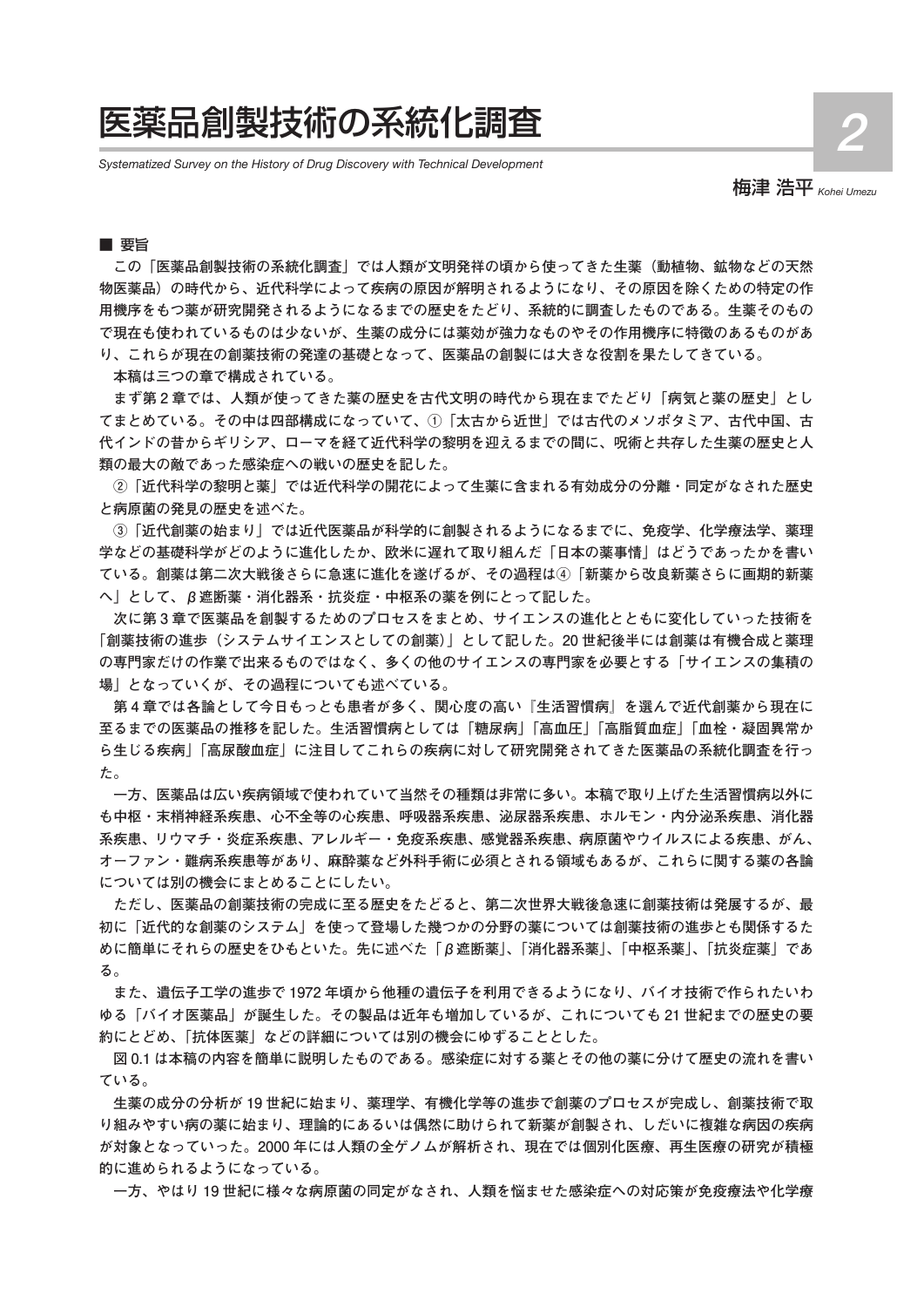**法薬として登場する。病原菌への対応は 20 世紀半ばになり抗生物質でさらに大きく進化し多くの患者を救うこ とになった。**

**本稿では、生薬から近代創薬技術により理論的に創製された医薬品までを時代的背景を加味しつつ系統化的に 調査したものである。**



図 0.1 医薬品創製技術の系統化調査の構成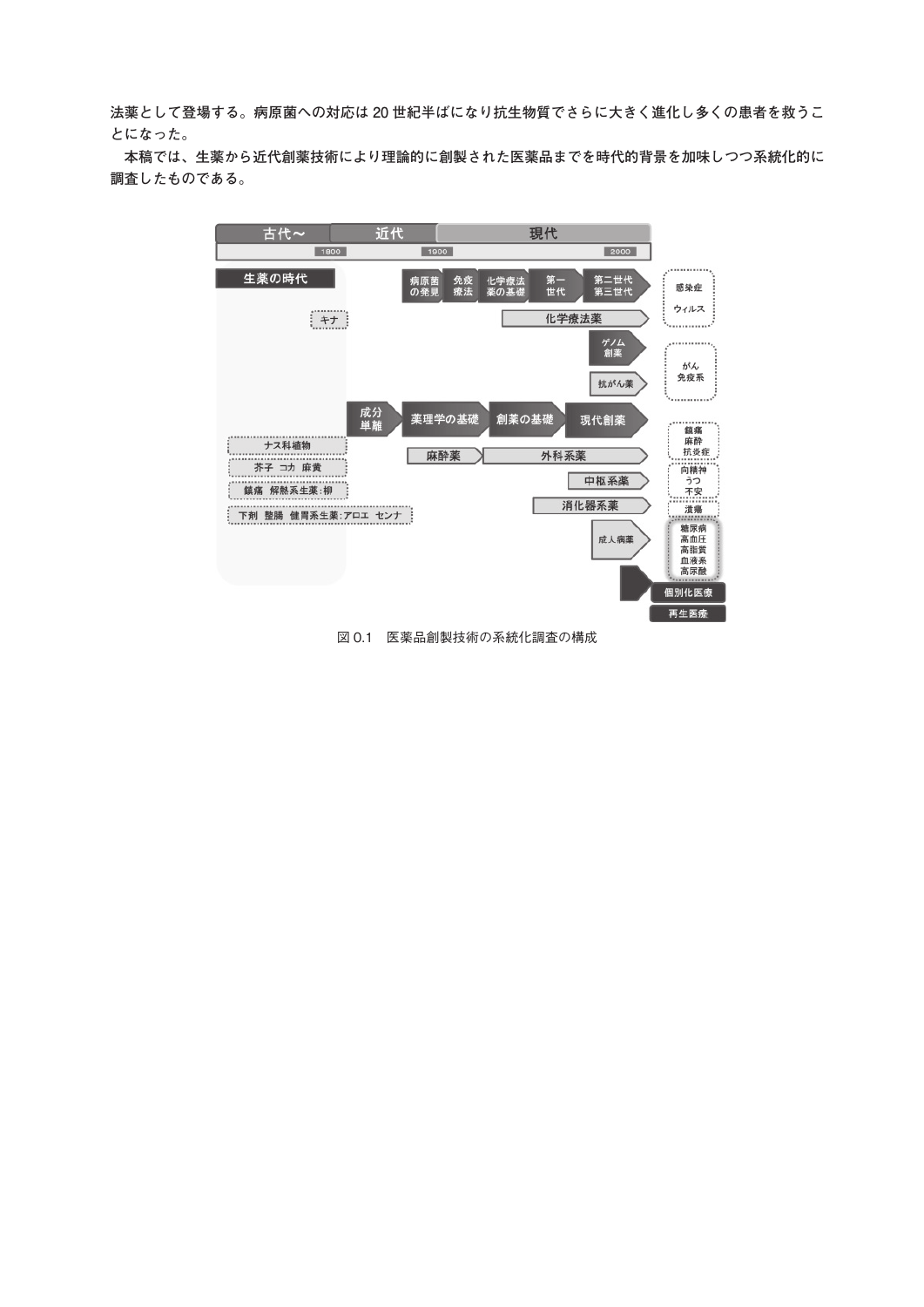# ■ Abstract

This Survey on the Systemization of Industrial Technologies for Medicines systematically investigates pharmaceutical technologies by tracing the history of the advancement. It starts with crude drugs (natural drugs derived from minerals, plants, and animal substances), which have been used since the dawn of civilization. Then modern science discovered the causes of many diseases, which led to research and development of new medicines with specific mechanisms of action to eliminate those causes. Although crude drugs are rarely used at present, some of their ingredients are highly effective and others have unique mechanisms of action. These ingredients have made a significant contribution to modern pharmaceutical drug discovery as a basis for the advances of various technologies.

This paper consists of three chapters. The second chapter, History of Disease and Medicines, outlines the history of pharmaceutical drugs used from the earliest civilizations to the present day.

This chapter consists of four sections. The first section is History from Ancient to Early Modern Times, which narrates the history of crude drugs used together with remedies from witchcraft as well as the fight against humankind's greatest enemy, pandemic diseases, in Ancient Mesopotamia, China, and India through Greece and Rome to the dawn of modern science.

The second section, The Dawn of Modern Science and Medicine describes how modern science identified and isolated the active ingredients from crude drugs and the history of new pathogen discovery.

The third section, The Origin of Modern Pharmaceutical Drug discovery and Development explains how basic sciences including immunology, chemotherapeutics, and pharmacology, have evolved into the modern medical system for the scientific drug development. This section also examines the circumstances of the pharmaceutical industry in Japan which started behind Western countries.

The fourth section, From New Medicines to Improved Medicines and Innovative Medicines, describes the process of the rapid evolution in Japan of pharmaceutical development after the Second World War using the cases of  $\beta$  -receptor antagonists and digestive, anti-inflammatory, and central nervous system medications as example.

The third chapter, Technological Advancement of Pharmaceutical Drug Discovery and Development through Systems Science, illustrates the process of drug development and technological innovation driven by advances in science. In the late 20th century, drug development became too complex to be accomplished just by pharmacologists and specialists in organic synthesis, evolving into a multidisciplinary science that necessitated a wide range of expertise. This process of evolution is also presented in the third chapter.

The fourth chapter discusses the advances of pharmaceutical drug discovery and development from modern times to the present using the example of lifestyle-related diseases, which have attracted attention as one of the most common health issues in current society. The drugs that have undergone research and development for lifestyle-related diseases are systematized, especially medications for diabetes, high blood pressure, hyperlipidemia, thrombosis and clotting disorders, and hyperuricemia.

In addition to drugs for lifestyle-related diseases discussed in this paper, there are numerous medicines available for a wide range of diseases such as central and peripheral nervous system disorders, cardiovascular diseases, heart failure, respiratory diseases, urinary tract disorders, hormonal and endocrine disorders, digestive tract disorders, rheumatism and inflammation, allergic and immune disorders, sensory disorders, bacterial and viral diseases, cancers, orphan and rare diseases, and medications such as anesthetics in surgery. The details of these drugs will be described in other papers.

This paper outlines the history of drug development such as  $\beta$  -receptor antagonists, and digestive, central nervous system, and anti-inflammatory related drugs, as mentioned above, because these were the first drugs created by the modern pharmaceutical drug discovery and development system and thus are closely related to advances of pharmaceutical development technology. This technology has evolved rapidly since the Second World War, and is becoming an established system at present.

Advancement in genetic engineering has enabled us to utilize the genes of different species since around 1972. Application of this biotechnology has opened up the way to develop the biological medicines, which are now growing in number. This progress is briefly summed up in this paper, and the details such as the antibody medicine will be covered in another opportunity.

This figure (Fig.0-1) outlines the discussion of the present paper. The history of medicines for infectious diseases and that of other medicines are shown separately in two chronological flow charts.

Analytical studies on the ingredients of crude drugs started in the 19th century. Afterword, advancements in fields of sciences such as pharmacology and organic chemistry led to establishment of the pharmaceutical drug discovery and development process, and a variety of new drugs have been developed, with some being based on theory and some being discovered by chance. Researchers first tackled the development of simple medicines that were easy to develop by using pharmaceutical technology, and then gradually expanded their efforts to include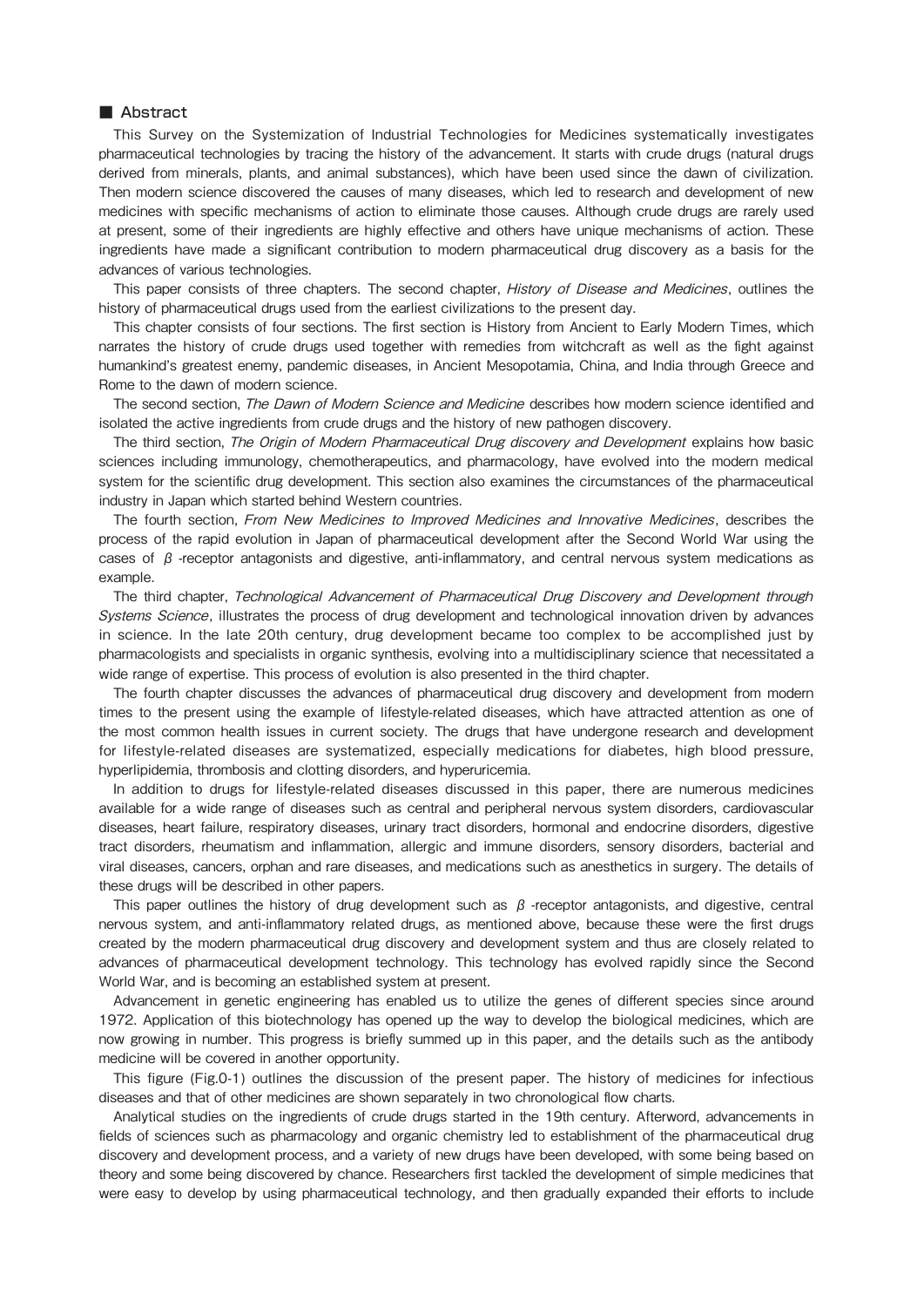medicines for complex diseases. After the human genome was first mapped in 2000, the attention of researchers has recently focused on personalized and regenerative medicine.

A scientific approach to the infectious diseases, involving immunotherapy and chemotherapy, also emerged in the 19th century, when many pathogens were discovered after years of fighting against this enemy. Since the invention of antibiotics in the-mid 20th century, treatment of infectious diseases has been significantly improved, saving countless lives.

In conclusion, this survey systematizes the technologies for developing medications by tracing the advances from crude drugs to scientific development of modern medicines along with the historical background.

## ■ Profile

梅津 浩平 *Kohei Umezu*

#### **国立科学博物館産業技術史資料情報センター主任調査員**

1969年 京都大学薬学部卒業 1971年 同大学院薬学研究科修士課程卒業 三菱化成工業㈱入社 中央研究所配属 1977年 ミシガン州立大学薬理学教室留学 1978年 エール大学 医学部 薬理学教室留学 1980年 京都大学 薬学博士 1996年 三菱化学㈱ 医薬カンパニー 製品計画部長 2000年 三菱東京製薬 取締役 医薬総合研究所長 2001年 三菱ウェルファーマ㈱ 執行役員 研究本部長 二爻 ハンク ハンスス ふっとしい (兼)三菱化学安全科学研究所 取締役 2004年 ㈱三菱化学ビーシーエル 常務取締役 治験事業本部長 食品事業部長 研究開発部担当 2007年 三菱化学メディエンス㈱ 取締役常務執行役員 事業開発本部長 アンチドーピングセンター担当 2008年 和洋女子大客員教授 2009年 三菱化学メディエンス顧問就任 2010年 三菱化学メディエンス退任

### ■ Contents

| 1. はじめに …………………………………………<br>83   |
|----------------------------------|
| 2. 病気と薬の歴史 …………………………………<br>85   |
| 3. 創薬技術の進歩 (システムサイエンスとしての創薬)…137 |
| 4. 各論 (生活習慣病) ………………………………… 147  |
| 4.1 糖尿病薬                         |
| 4.2 降圧薬                          |
| 4.3 脂質低下薬                        |
| 4.4 血液凝固に関係する薬                   |
| 4.5 痛風・抗尿酸血症薬                    |
| 5.むすび・謝辞 ……………………………………… 203     |
| 創薬技術の系統図…………………………………… 206       |
| 医薬品産業技術史資料 所在確認……………………210       |
| 医薬開発年表…………………………………………… 211      |
|                                  |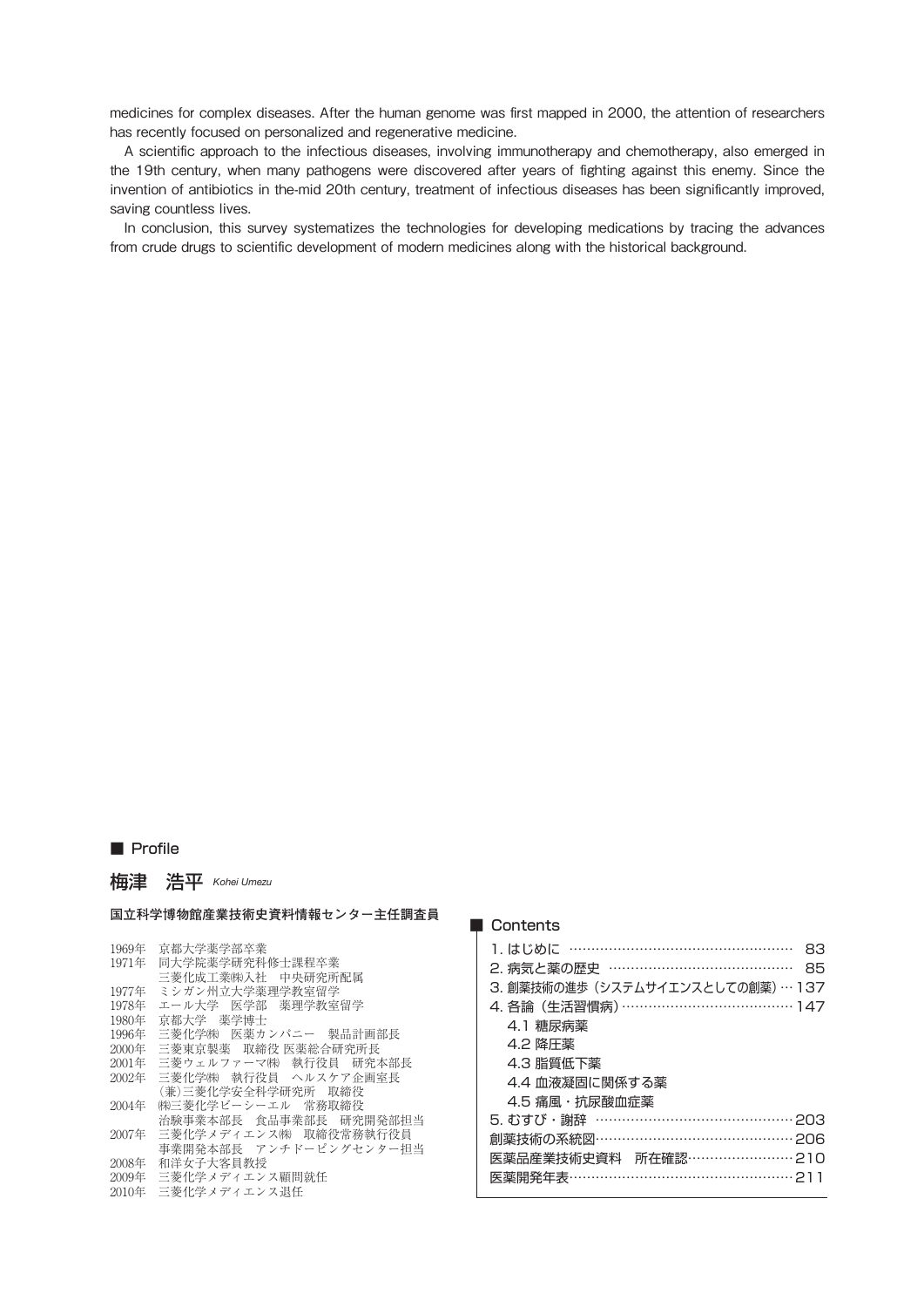# 公衆通信網における交換システム技術の系統化調査

*Historical Development of Switching System Technology for PSTN*

川島 幸之助 *Konosuke Kawashima*

## ■ 要旨

**今日の日常生活において、情報通信は欠かせないものになっている。広い意味での情報通信は、たとえば「の ろし」により緊急連絡をするなど、古くから存在した。現代の情報通信は電気に依っているが、約 180 年前の モールスによる電信の発明に始まり、その約 40 年後に電話が発明された。その後の長い歴史を経て、今日の高 度な情報社会を迎えている。**

**情報通信(狭義には、今は電気通信)において、人と人、人と機械、機械と機械の間の情報交換を担うのが交 換システムである。電話の始まった約 140 年前には、その交換処理は人手により行われたが、20 世紀に入ると 機械により自動化され、発展してきた。**

**本調査では、交換システム技術の進展を系統的に取りまとめて報告する。自動交換システムは、ステップバイ ステップ交換、クロスバ交換、電子交換と段階的に進展してきた。わが国においては、当初は、いろいろな技術 分野と同様に欧米からの技術導入であったが、交換システムの自主技術開発の気概は常に旺盛なものがあった。 とくに、第二次世界大戦前に世界で初めて電子交換機を試作するという、挑戦的なプロジェクトもあった。その 後、長い空白の時を乗り越え、昭和 20 年代の後半には、クロスバ交換機を輸入し、これを契機に交換システム 技術自主開発の機運が再び盛り上がった。さらに、電子交換システムの研究も並行して立ち上がり、国内の研究 が活性化された。また、昭和 30 年代の初頭には、ディジタル電子交換の基本原理である、タイムスロット入れ 替え方式や並列 PCM 交換方式が、わが国の研究者により発明され、昭和 40 年代以降のディジタル交換の開発 につながって行った。**

**実用的には、経済性に優れたクロスバ交換機の開発に成功し、国内の通信環境の整備に極めて大きな役割を果 たした。昭和 40 年代の初めのことである。並行して、電子交換システムの研究が続けられ、国際的にも多大な 貢献をしつつ、アナログ電子交換機、ディジタル電子交換機を開発・導入した。欧米の先進技術をフォローしな がら、少し遅れてそれを凌駕するシステムを作り上げるという、日本的ではあるが、先人の並々ならぬ努力の結 果である。連綿として続いた交換システム技術の研究開発の結果、サービス総合ディジタル網(ISDN: Integrated Services Digital Network)の提供においては、遂に世界のトップに立った。本調査は、21 世紀直前 までを対象とした。**